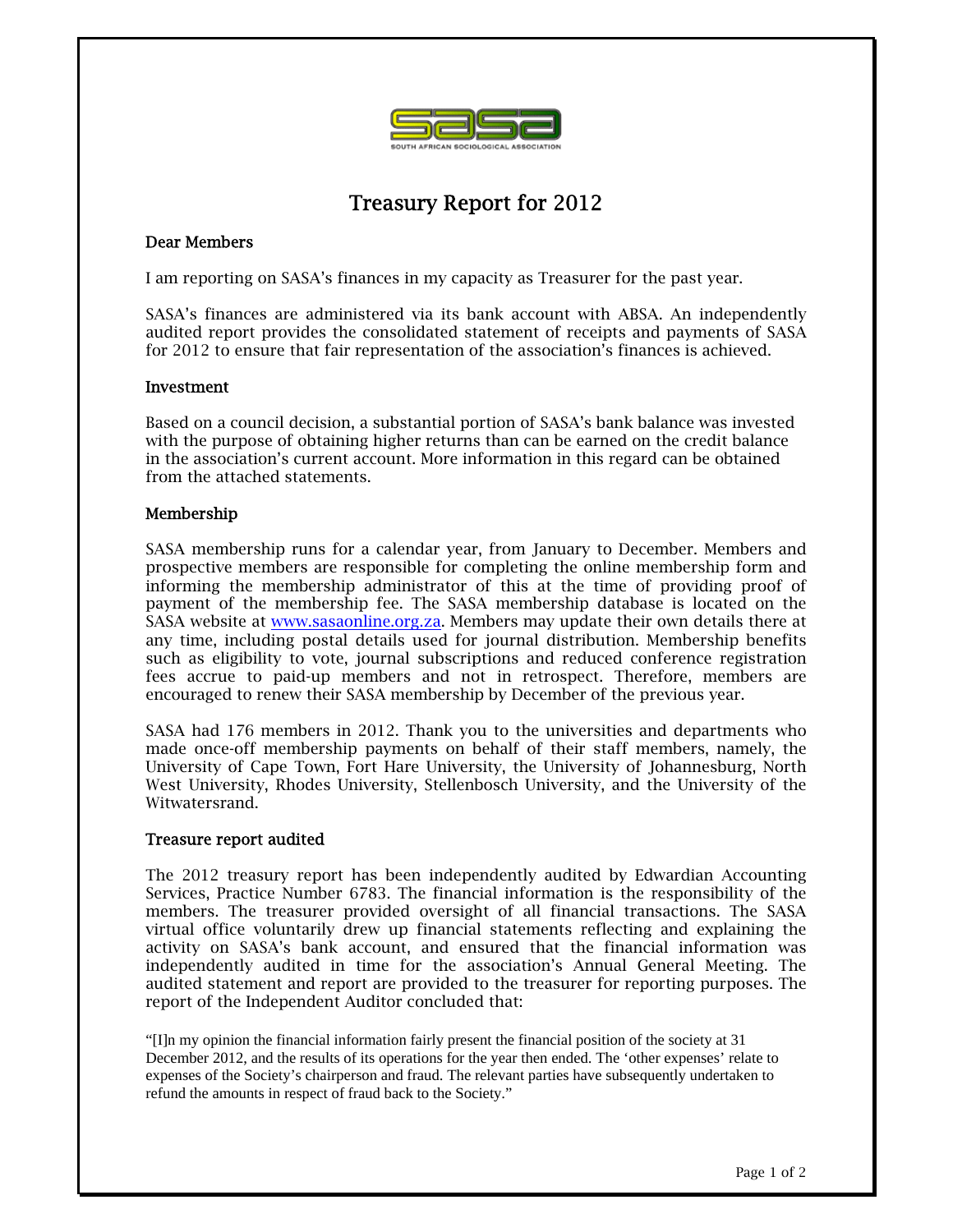The audited financial statement is included here. The full report is available on request.

| SOUTH AFRICAN SOCIOLOGICAL ASSOCIATION |            |         |
|----------------------------------------|------------|---------|
| STATEMENT OF RECEIPTS AND PAYMENTS     |            |         |
| FOR THE YEAR ENDED 31 DECEMBER 2012    | 2012       | 2011    |
| <b>RECEIPTS</b>                        | 125,447    | 131,802 |
| Conference Income                      | 55,341     | 59,000  |
| Donation                               | 0          | 0       |
| <b>Interest Received</b>               | 0          | 0       |
| <b>Grant ISA</b>                       | 0          | 0       |
| Membership Fees                        | 62,584     | 62,145  |
| Other                                  | 0          | 6,550   |
| Page Fees                              | 0          | 0       |
| Royalties                              | 7,522      | 4,107   |
| <b>PAYMENTS</b>                        | 271,111    | 20,815  |
| <b>Accounting Services</b>             | 1100       | 0       |
| <b>Bank Charges</b>                    | 2,296      | 1,268   |
| <b>Conference Expenses</b>             | 45,388     | 0       |
| Foreign Payment                        | $\Omega$   | 0       |
| Investment                             | 200,000    | 0       |
| Membership Fees - ISA                  | 2,548      | 0       |
| Other                                  | 13,594     | 0       |
| Refunds for Duplicate Membership       | 0          | 0       |
| <b>SARS</b>                            | 0          | 12,365  |
| Website                                | 6,185      | 7,182   |
| <b>NET RECEIPTS</b>                    | $-145,664$ | 110,987 |
| <b>OPENING BALANCE</b>                 | 290,626    | 179,639 |
| <b>CLOSING BALANCE</b>                 | 144,962    | 290,626 |

#### Investments

The annual statements of SASA's investments are attached separately.

#### Conclusion

Based on the information provided above, it can be stated that SASA's books are in good order and have been audited as per legal requirement.

I trust all is in order.

### PROF ANTON SENEKAL

University of Johannesburg Treasurer 2011 – 2012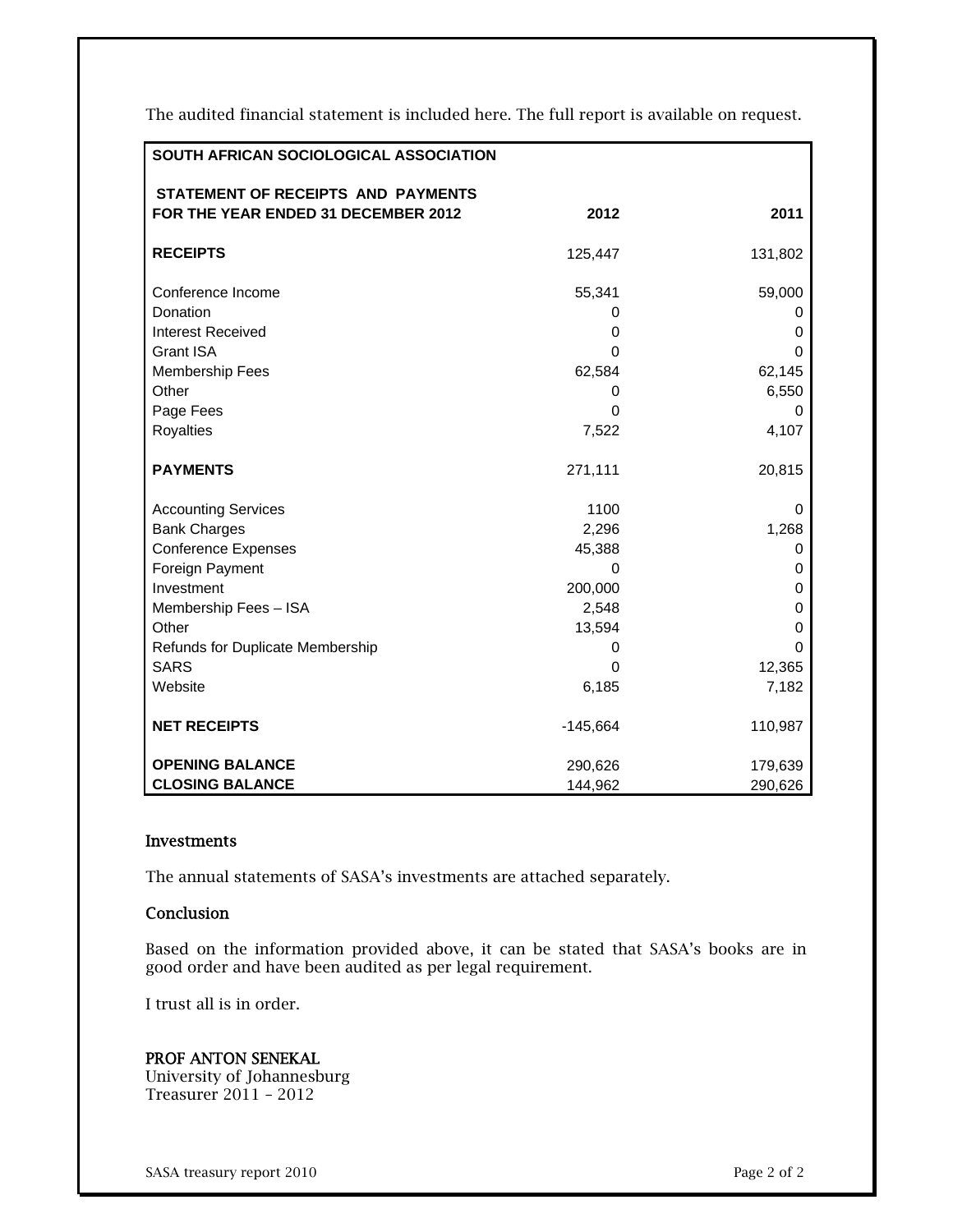cadiz **ASSET MANAGEMENT** 

South African Sociology Association Department of Sociology P O Box 524 Auckland Park SOUTH AFRICA 2006

Statement Date: 31 December 2012 Investor Number: 40000909 Statement Page: Page 1 of 1

# **Cadiz Unit Holder Statement**

#### Broker: DIRECT CLIENTS

| <b>Transaction</b><br>Date | <b>Transaction</b><br><b>Type</b> | <b>Gross Amount</b> | <b>Total Initial</b><br><b>Adviser</b> | <b>Net</b><br>Amount | <b>Unit Price</b><br>(c) | <b>Units</b> |
|----------------------------|-----------------------------------|---------------------|----------------------------------------|----------------------|--------------------------|--------------|
|                            |                                   |                     | Fee<br>Incl. VAT                       |                      |                          |              |
| 01 Jan 2012                | Balance C/F                       |                     |                                        |                      |                          | 0.00         |
| 07 Mar 2012                | Debit Order                       | R 50,000.00         | R 0.00                                 | R 50,000.00          | 109.91                   | 45,491.77    |
| 03 Apr 2012                | Reinvestment                      | R 1,692.29          | R 0.00                                 | R 1.692.29           | 106.84                   | 1,583.95     |
| 02 Oct 2012                | Reinvestment                      | R 1.850.07          | R 0.00                                 | R 1.850.07           | 108.89                   | 1,699.03     |
| 31 Dec 2012                |                                   |                     |                                        |                      |                          | 48.774.74    |
|                            |                                   |                     |                                        |                      |                          |              |

\* This value changes daily.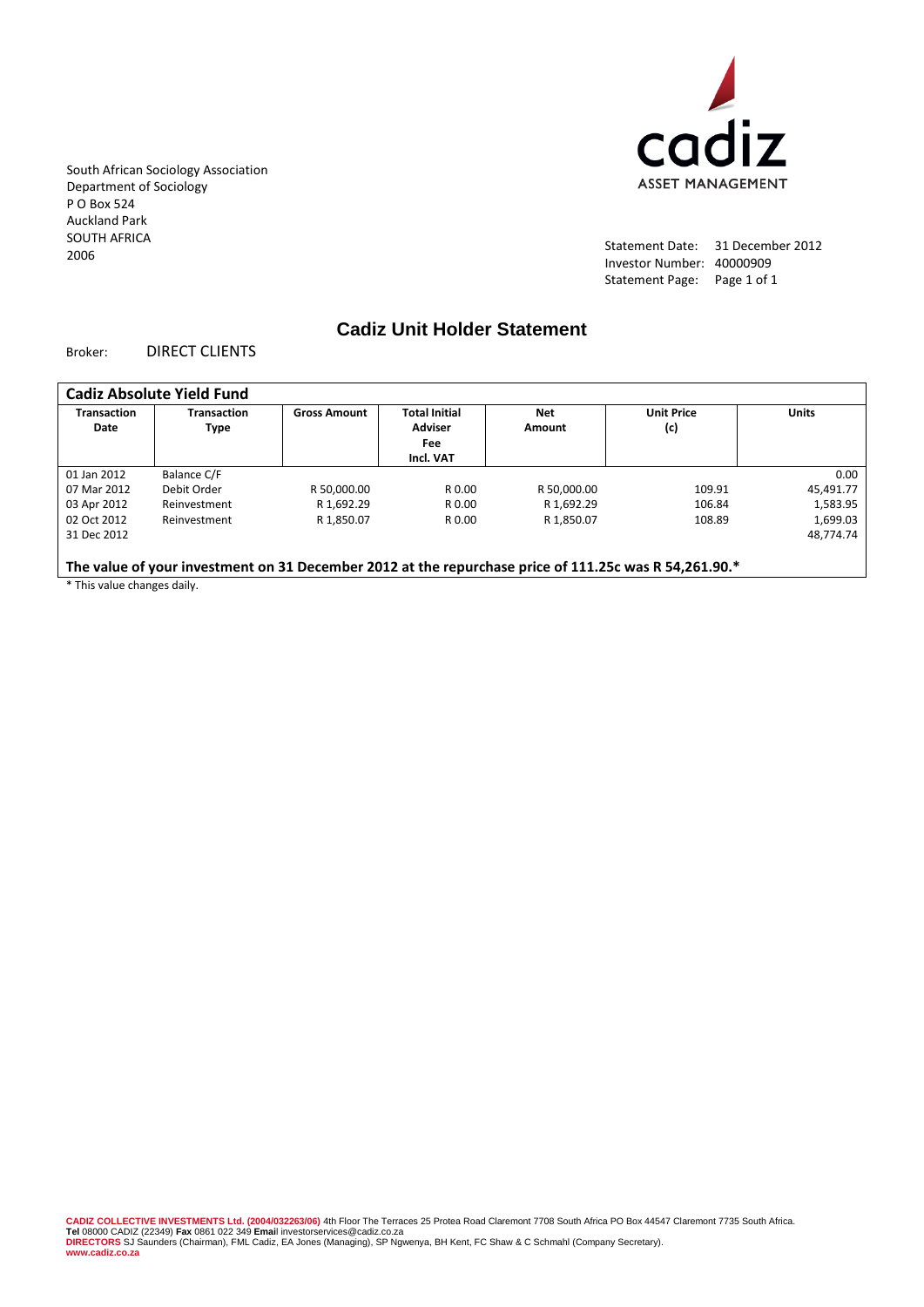

Statement Date : 20/06/2013

Page Number : 1 Investor Number : 6028884

CAPE TOWN SEVENTH FLOOR, MONTCLARE PLACE, CNR CAMPGROUND AND MAIN ROADS, CLAREMONT 7708 PO BOX 44684, CLAREMONT 7735 TEL +27 [0] 21 680 2000 FAX +27 [0] 21 680 2500 JOHANNESBURG FIRST FLOOR, UNIT 7B, 3 MELROSE BOULEVARD, MELROSE ARCH, JOHANNESBURG 2196 PO BOX 652643, BENMORE 2010 TEL +27 [0] 11 328 8200 FAX +27 [0] 11 684 2187 CLIENT SERVICE TOLL FREE 0800 22 11 77 EMAIL clientservice@coronation.co.za

SOUTH AFRICAN SOCIOLOGICAL ASSOCIATION DEPARTMENT OF SOCIOLOGY UNIVERSITY OF JOHANNESBURG PO BOX 524 AUCKLAND PARK 2006

# **INVESTMENT STATEMENT**

SUMMARY AS AT : 31/12/2012

| Account No | <b>Fund Name</b>                 | Units     | Price<br>(c) | Date       | Value<br>(R) |
|------------|----------------------------------|-----------|--------------|------------|--------------|
| 73786      | Coronation Strategic Income Fund | 10.821.32 | 474.96       | 31/12/2012 | 159,610.14   |
| Total      |                                  |           |              |            | 159,610.14   |

CORONATION MANAGEMENT COMPANY (RF) (PTY) LTD REG NO: 1995/010002/07 A SUBSIDIARY OF CORONATION FUND MANAGERS LIMITED DIRECTORS A.C. PILLAY (MANAGING DIRECTOR), P.J. KOEKEMOER, S. PATHER, A.WATSON COMPANY SECRETARY L.J. PARENZEE

www.coronation.com

Coronation is a full member of the Association for Savings & Investment SA (ASISA)